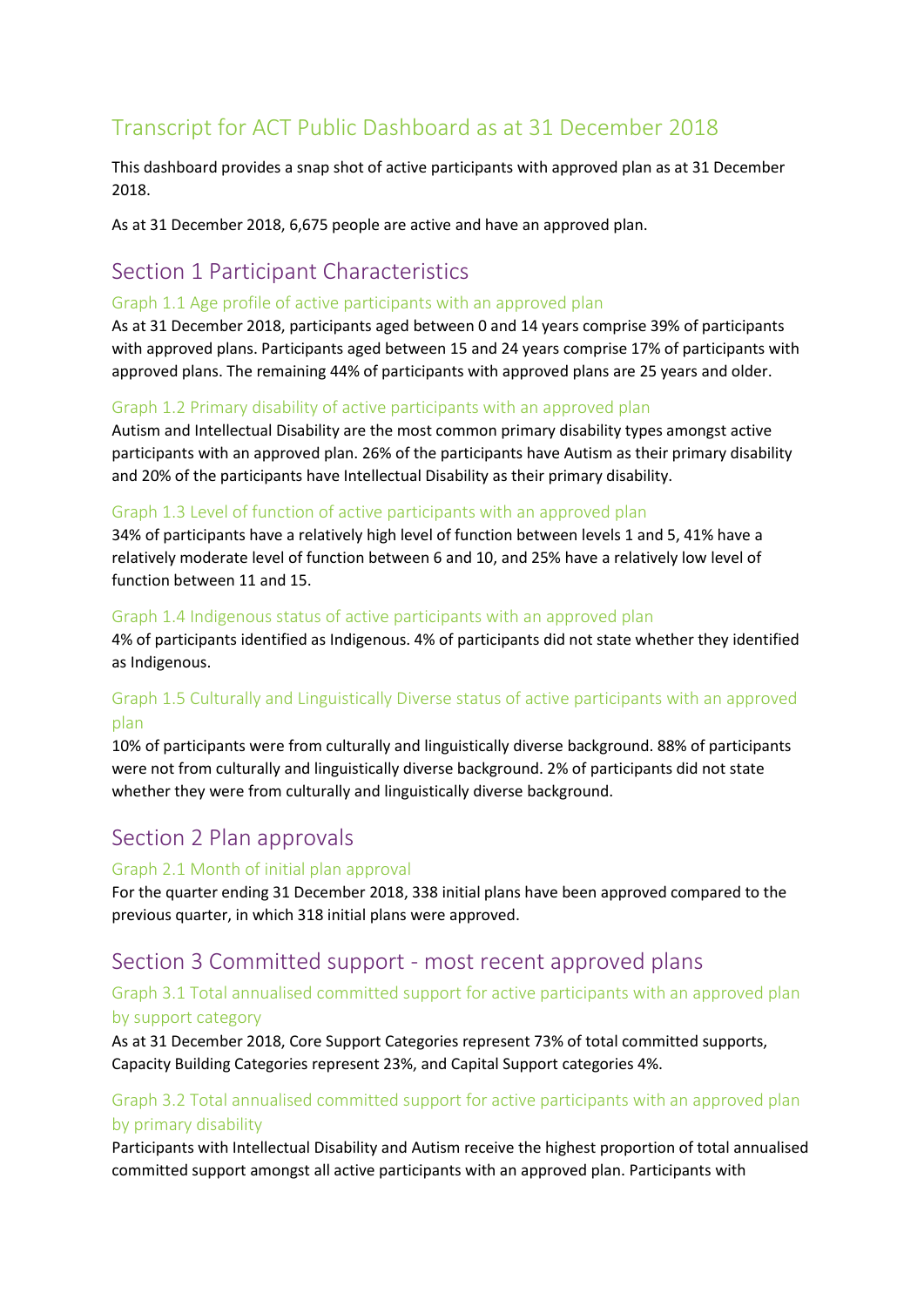Intellectual Disability receive 30% of the total committed supports, while participants with Autism received 17% of the total committed supports.

## Graph 3.3 Total annualised committed support for active participants with an approved plan

#### by age group

The 0 to 14, 15 to 24, and 25+ age groups represent 13%, 15% and 72% respectively of total committed supports.

## Graph 3.4 Total annualised committed support for active participants with an approved plan by level of function

Participants with level of function between 11 and 15 have relatively lower function or a higher level of disability, and they receive 60% of total committed supports. Participants with level of function between 6 and 10 have a relatively moderate level of function or disability, and they receive 31%. Participants with a level of function between 1 and 5 have relatively high level of function or a low level of disability, and they receive 8% of total committed supports.

# Section 4. Annualised committed support - most recent approved plans

## Graph 4.1 Distribution of active participants with an approved plan by annualised committed support band

As at 31 December 2018, 16% of active participants with approved plans have annualised committed supports in the range \$5,001-\$10,000, 16% in the range \$10,001-\$15,000, and 14% in the range \$30,001-\$50,000.

## Graph 4.2 Average annualised committed support for active participants with an approved plan by primary disability

Participants with a primary disability of Spinal Cord Injury receive the highest amount of average annualised committed support, and participants with a primary disability of Acquired Brain Injury receive the second highest amount of average annualised committed support.

## Graph 4.3 Average annualised committed support for active participants with an approved plan by age group

Participants in the 45 to 54 years age group receive the highest amount of average annualised committed support, and the 25 to 34 years age group receive the second highest amount of average annualised committed support.

## Graph 4.4 Average annualised committed support for active participants with an approved plan by level of function

The average annualised committed support for participants with relatively high functional capacity (corresponding to a level of function between 1 and 5) is \$13,401, whereas the average annualised committed support for participants with relatively low functional capacity (corresponding to a level of function between 11 and 15) is \$132,497.

# Section 5. Providers

#### Graph 5.1 Registered providers by entity type

As at 31 December 2018, there are 1,500 registered providers, 367 are Sole Traders and 1,133 are Organisations.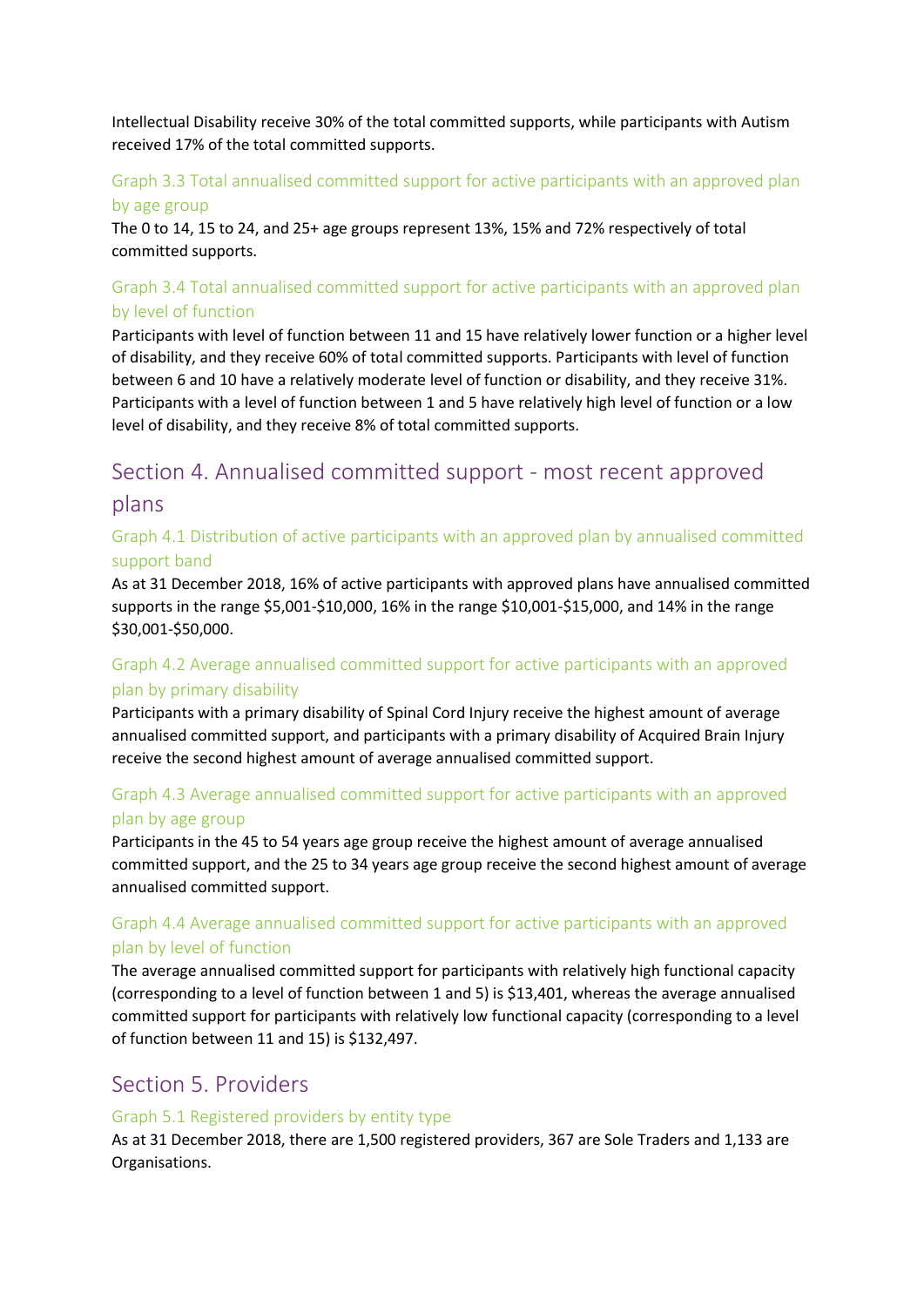#### Table 5.2 Registered providers by registration group

The most common registration groups are Assist Prod-Pers Care/Safety (457 providers registered), followed by Personal Mobility Equipment (328 providers registered) and Household Tasks (308 providers registered).

# Section 6. Participants and carers outcomes and support packages by participant age group

Participants and carers outcome indicators reported are from baseline outcomes data collected on participants when they receive their initial plan. Outcomes data was collected using the Short Form Outcomes Framework (SFOF) questionnaires. Participants with an initial plan approved during the period between 1 July 2016 and 31 December 2018 are included.

#### Participant age group: birth to before starting school

Description of key participant outcome domains:

Outcome statements for children aged 0-6 years (or school entry):

1. Children gain functional, developmental and coping skills that are appropriate to their ability and circumstances / specialist services

- 2. Children show evidence of self-determination in their everyday lives
- 3. Children participate meaningfully in family life
- 4. Children participate meaningfully in community life

#### Graph 6.1 Selected participant outcome indicators from participants aged between birth and before starting school

For participants age 0 to before starting school: 54% of parents or carers have concerns in 6 or more areas; 71% say their child is able to tell them what he or she wants; 62% of children can make friends outside family; 58% of children participate in age appropriate community, cultural or religious activities; and 64% of children are welcomed or actively included.

Description of key carer outcome domains:

Outcome statements for families / carers of children with disability aged 0-6 years:

- 1. Families know their rights and advocate effectively for their children
- 2. Families feel supported
- 3. Families are able to gain access to desired services, programs, and activities in their community
- 4. Families help their children develop and learn
- 5. Families enjoy health and wellbeing

#### Graph 6.3 Selected carer outcome indicators from participants aged 0 to 14 years of age

For carers of participants starting school to 14: 11% receive Carer Payment; 24% receive Carer Allowance; 56% work in a paid job; 51% say they (and their partner) are able to work as much as they want; 85% are able to advocate for their child; 51% have friends and family they see as often as they like; 88% feel confident in supporting their child's development; and 77% rate their health as good, very good or excellent.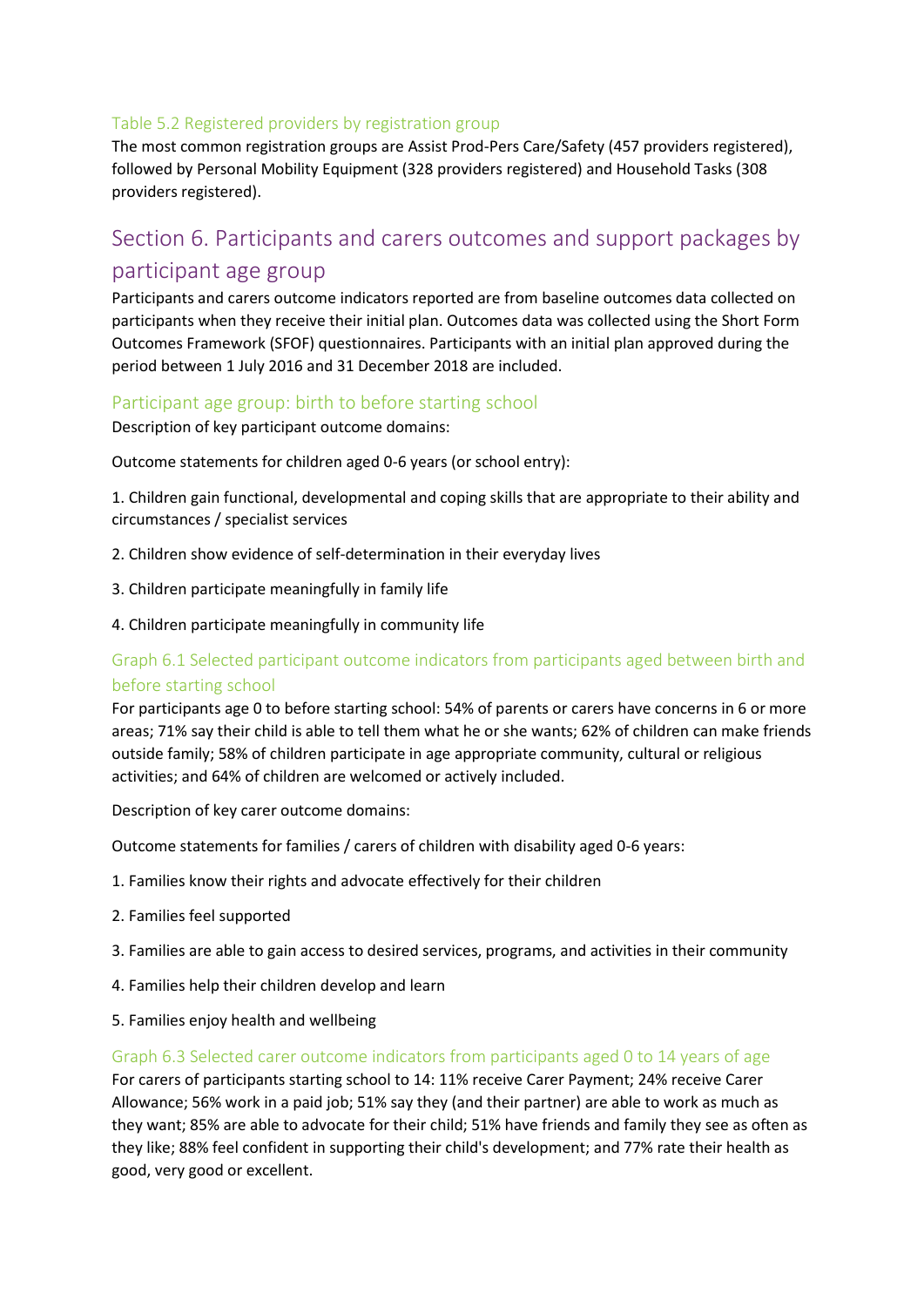## Graph 6.5 Distribution of active participants with an approved plan by level of function for age 0 - 6 years

For the 0 to 6 years age group, 72% of participants have a relatively high level of function or low level of disability and 10% have a relatively low level of function or high level of disability.

#### Graph 6.6 Distribution of active participants with an approved plan by primary disability for aged 0 - 6 years

42% of participants have Developmental delay in the 0 to 6 years age group, while 22% have Autism and 10% have Global developmental delay.

## Graph 6.7 Distribution of active participants with an approved plan by annualised committed support band for ages 0 - 6 years

The largest proportion of participants in the 0 to 6 years age group have annualised supports in the \$10,001-\$15,000 range (38% of participants in the age group), followed by \$5,001-\$10,000 (21% of participants in the age group) and \$15,001-\$20,000 (21% of participants in the age group).

#### Graph 6.8 Total annualised committed support for active participants with an approved plan by support category for aged 0 - 6 years

Capacity Building - Daily Activities is the support category receiving the most committed supports (82% of the total annualised committed support for the age group), followed by Core - Daily Activities (7%) and Capital - Assistive Technology (5%).

#### Participant age group: starting school to age 14

Description of key participant outcome domains:

Outcome statements for children aged 7 (or school entry) to 14 years:

1. Children gain functional, developmental and coping skills that are appropriate to their ability and circumstances / specialist services

- 2. Children show evidence of self-determination in their everyday lives
- 3. Children participate meaningfully in family life
- 4. Children participate meaningfully in community life

#### Graph 6.9 Selected participant outcome indicators from participants between starting school and aged 14

For the 7 to 14 years age group: 26% of children are developing functional, learning and coping skills appropriate to their ability and circumstances; 49% are becoming more independent; 18% spend free time with friends without an adult present; 80% have a genuine say in decisions about themselves; 79% attend school in a mainstream class; 69% make friends with people outside the family; 46% spend time after school and on weekends with friends or in mainstream programs; and 76% are welcomed or actively included.

Description of key carer outcome domains:

Outcome statements for families / carers of children with disability aged 7 to 14 years:

- 1. Families know their rights and advocate effectively for their children
- 2. Families feel supported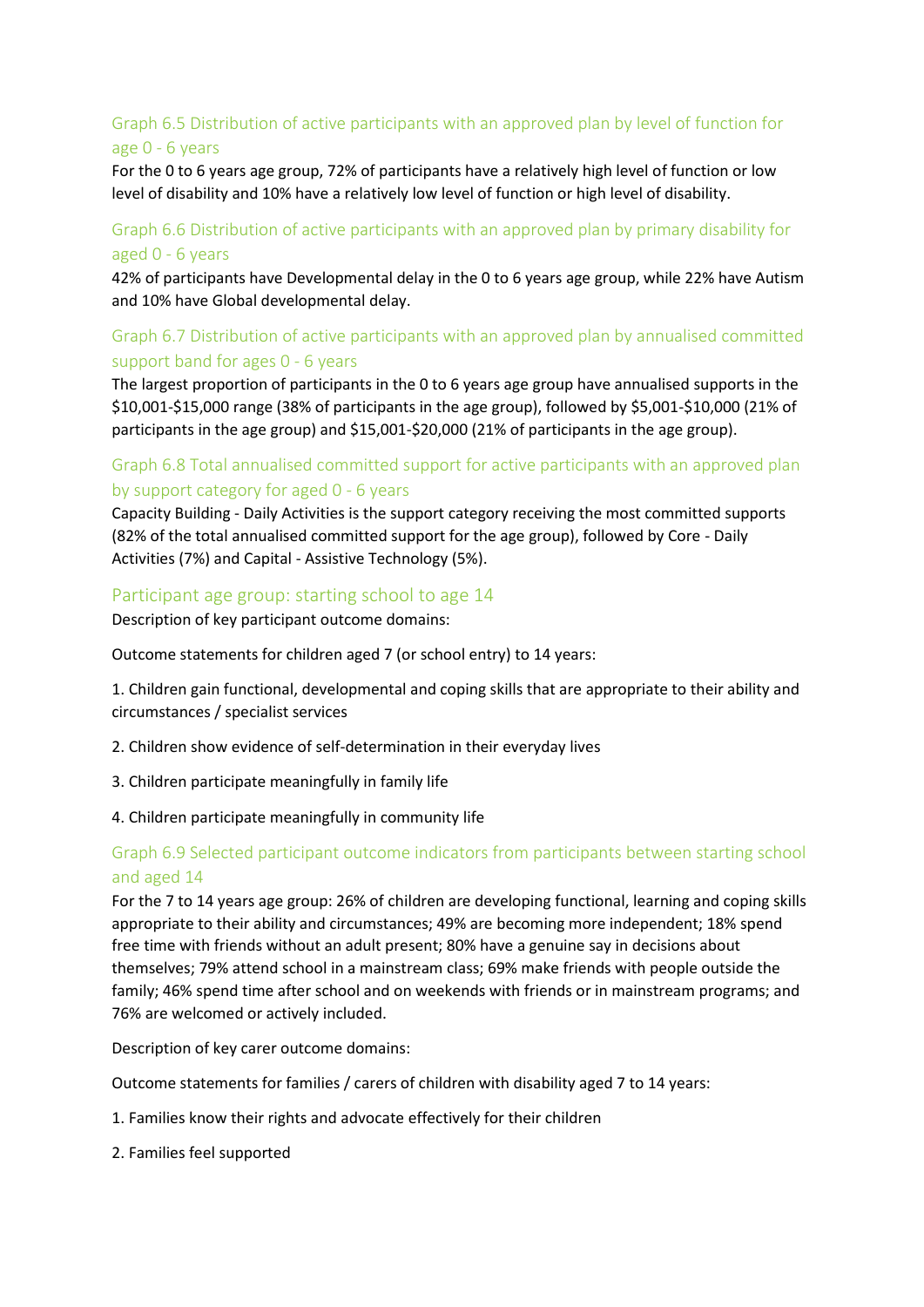- 3. Families are able to gain access to desired services, programs, and activities in their community
- 4. Families help their children develop and learn

#### 5. Families enjoy health and wellbeing

## Graph 6.11 Selected carer outcome indicators from participants aged between birth and aged 14 years

11% receive Carer Payment; 24% receive Carer Allowance; 56% work in a paid job; 51% say they (and their partner) are able to work as much as they want; 85% are able to advocate for their child; 51% have friends and family they see as often as they like; 88% feel confident in supporting their child's development; and 77% rate their health as good, very good or excellent.

#### Graph 6.13 Distribution of active participants with an approved plan by level of function for age 7 to 14 years

For the 7 to 14 years age group, 51% of participants have a relatively high level of function or low level of disability and 18% have a relatively low level of function or high level of disability.

## Graph 6.14 Distribution of active participants with an approved plan by primary disability for age 7 to 14 years

52% of participants have Autism in the 7 to 14 years age group, while 21% have Intellectual Disability and 5% have Other Sensory/Speech.

#### Graph 6.15 Distribution of active participants with an approved plan by annualised committed support band for age 7 to 14 years

The largest proportion of participants in the 7 to 14 years age group have annualised supports in the \$5,001-\$10,000 range (34% of the participants in the age group), followed by \$10,001-\$15,000 (24%) and \$15,001-\$20,000 (11%).

## Graph 6.16 Total annualised committed support for active participants with an approved plan by support category for age 7 to 14 years

Capacity Building - Daily Activities is the support category receiving the most committed supports (48% of the total annualised committed support for the age group), followed by Core - Daily Activities (26%) and Core - Social and Civic (5%).

#### Participant age group: age 15 to 24

Description of key participant outcome domains:

The adult framework consists of 8 participant domains:

- 1. Choice and control
- 2. Daily living activities
- 3. Relationships
- 4. Home
- 5. Health and wellbeing
- 6. Lifelong learning
- 7. Work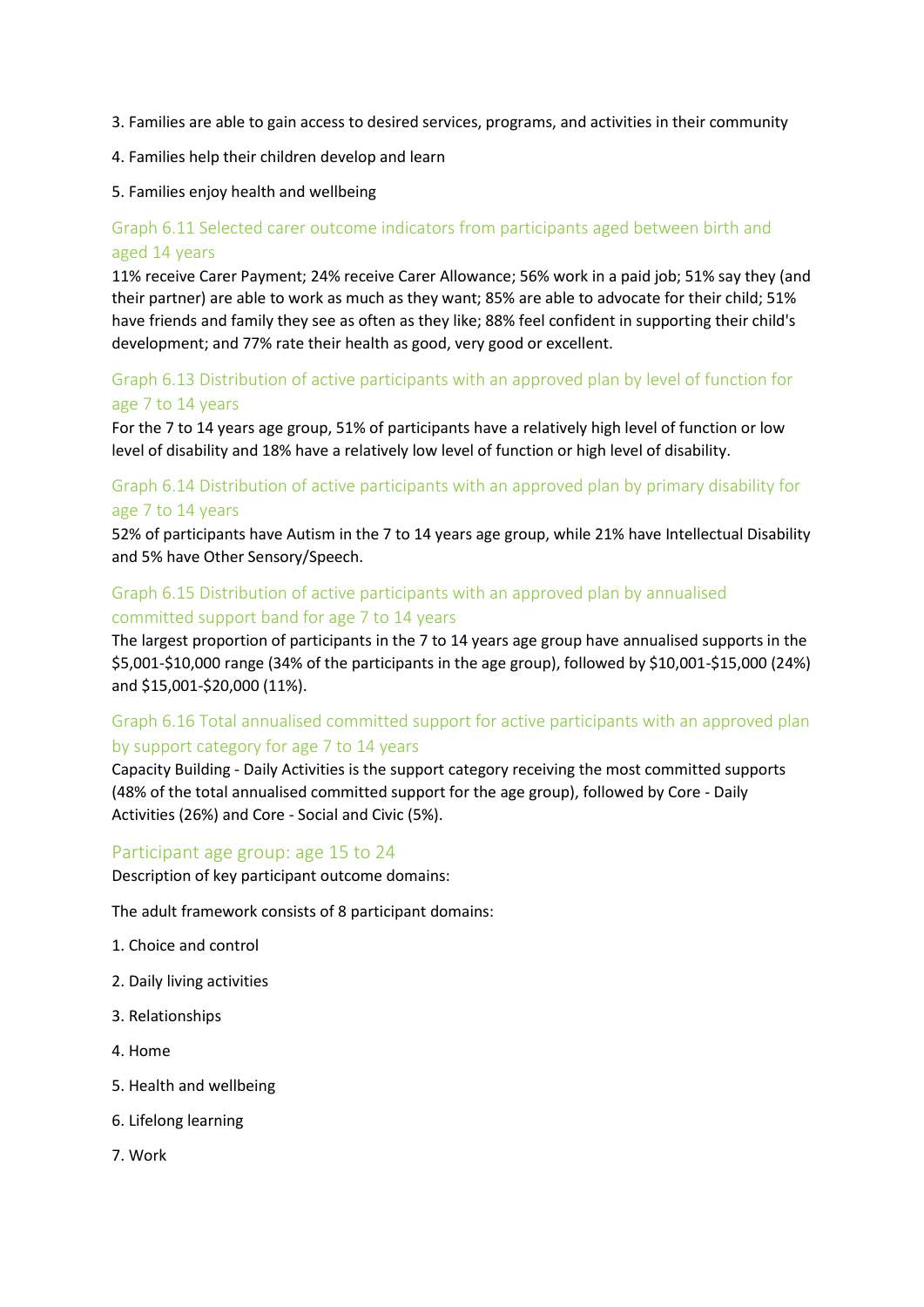#### 8. Social, community and civic participation

#### Graph 6.17 Selected outcome indicators from participants aged 15 to 24

For the 15 to 24 years age group: 39% are happy with the level of independence/control they have now; 61% choose what they do each day; 22% were given the opportunity to participate in a selfadvocacy group meeting; 76% want more choice and control in their life; 24% have no friends other than family or paid staff; 76% are happy with their home; 84% feel safe or very safe in their home; 61% rate their health as good, very good or excellent; 74% did not have any difficulties accessing health services; 62% currently attend or previously attended school in a mainstream class; 27% have a paid job; 14% volunteer; and 35% were actively involved in a community, cultural or religious group in the last year.

Description of key carer outcome domains:

Outcome statements for families / carers of participants aged 15 to 24 years:

- 1. Families know their rights and advocate effectively for their young person with disability
- 2. Families have the support they need to care
- 3. Families are able to gain access to desired services, programs, and activities in their community
- 4. Families help their young person become independent
- 5. Families enjoy health and wellbeing

#### Graph 6.19 Selected outcome indicators from carers of participants aged 15 to 24

17% receive Carer Payment; 29% receive Carer Allowance; 67% work in a paid job; 64% are able to work as much as they want; 82% are able to advocate for their family member; 49% have friends and family they see as often as they like; 53% know what their family can do to enable their family member with disability to become as independent as possible; and 69% rate their health as good, very good or excellent.

#### Graph 6.21 Distribution of active participants with an approved plan by level of function for age 15 to 24 years

For the 15 to 24 years age group, 28% of participants have a relatively high level of function or low level of disability and 26% have a relatively low level of function or high level of disability.

#### Graph 6.22 Distribution of active participants with an approved plan by primary disability for age 15 to 24 years

45% of participants have Autism in the 15 to 24 years age group, while 32% have Intellectual Disability and 6% have Cerebral Palsy.

#### Graph 6.23 Distribution of active participants with an approved plan by annualised committed support band for age 15 to 24 years

The largest proportion of participants in the 15 to 24 years age group have annualised supports in the \$30,001-\$50,000 range (16% of the participants in the age group), followed by \$50,001-\$100,000 (15%) and \$5,001-\$10,000 (14%).

#### Graph 6.24 Total annualised committed support for active participants with an approved plan by support category for age 15 to 24 years

Core - Daily Activities is the support category receiving the most committed supports (43%), followed by Core - Social and Civic (20%) and Capacity Building - Daily Activities (11%).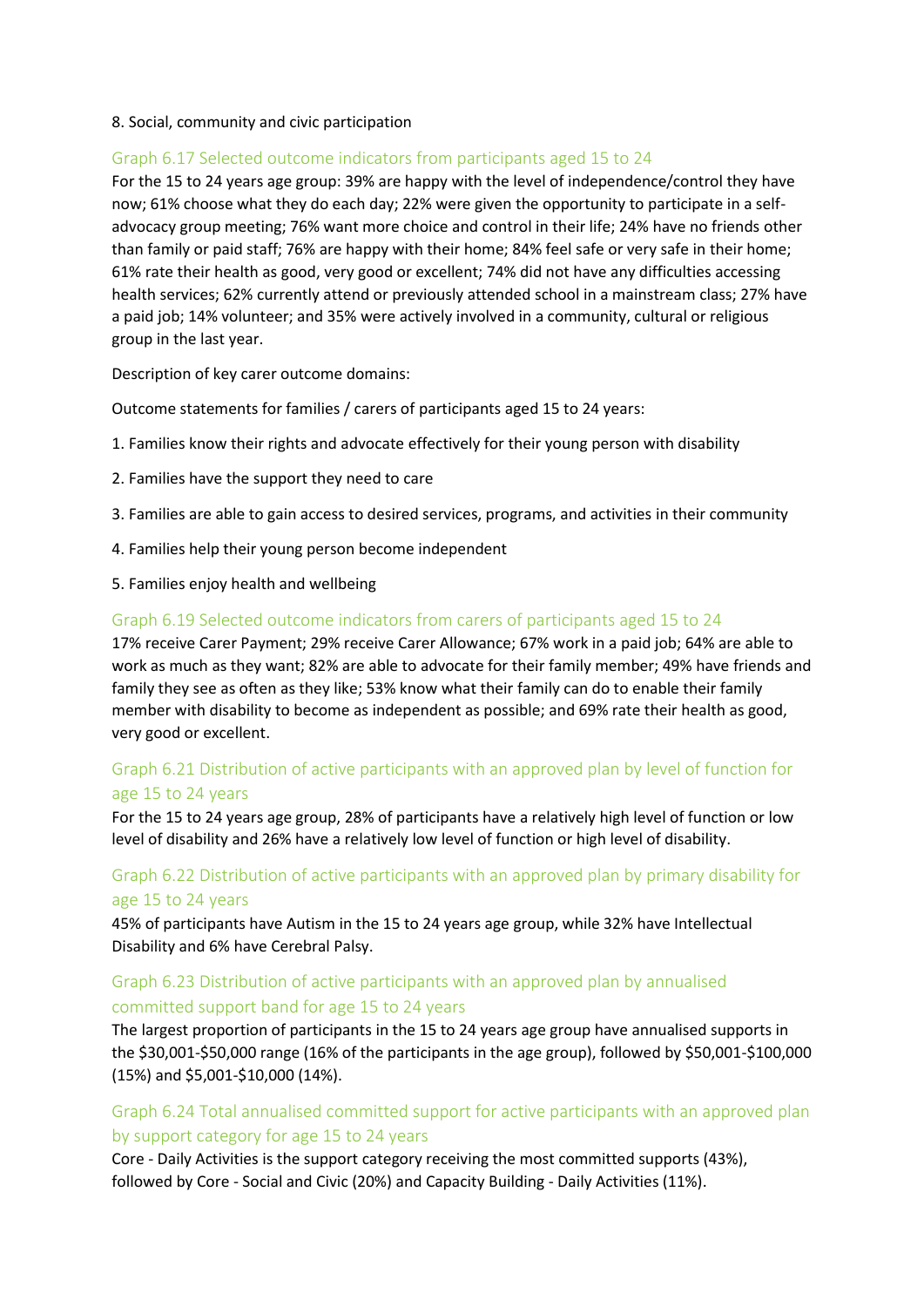#### Participant age group: age 25 and plus

#### Description of key participant outcome domains

The adult framework consists of 8 participant domains:

- 1. Choice and control
- 2. Daily activities
- 3. Relationships
- 4. Home
- 5. Health and wellbeing
- 6. Lifelong learning
- 7. Work
- 8. Social, community and civic participation

#### Graph 6.25 Selected outcomes indicators from participants aged 25 and plus

For the 25 years and older age group: 78% choose what they do each day; 28% were given the opportunity to participate in a self-advocacy group meeting; 72% want more choice and control in their life; 27% have no friends other than family or paid staff; 71% are happy with their home; 68% feel safe or very safe in their home; 43% rate their health as good, very good or excellent; 62% did not have any difficulties accessing health services; 16% participate in education, training or skill development; of those receiving education, training or skill development, 79% receive it in mainstream settings; 44% were unable to do a course or training they wanted to do in the last 12 months; 31% have a paid job; 16% volunteer; and 37% were actively involved in a community, cultural or religious group in the last year.

Description of key carer outcome domains

The adult framework consists of 5 family / carer domains:

- 1. Families know their rights and advocate effectively for their family member with disability
- 2. Families have the support they need to care
- 3. Families are able to gain access to desired services, programs, and activities in their community
- 4. Families have succession plans
- 5. Families enjoy health and wellbeing

#### Graph 6.27 Selected outcome indicators from carers of participants aged 25 and plus

11% receive Carer Payment; 25% receive Carer Allowance; 51% work in a paid job; 58% are able to work as much as they want; 76% are able to advocate for their family member; 50% have friends and family they see as often as they like; 31% have made plans for when they are no longer able to care for their family member with disability; and 69% rate their health as good, very good or excellent.

#### Graph 6.29 Distribution of active participants with an approved plan by level of function for age 25+ years

For the 25 years and older age group, 15% of participants have a relatively high level of function or low level of disability and 33% have a relatively low level of function or high level of disability.